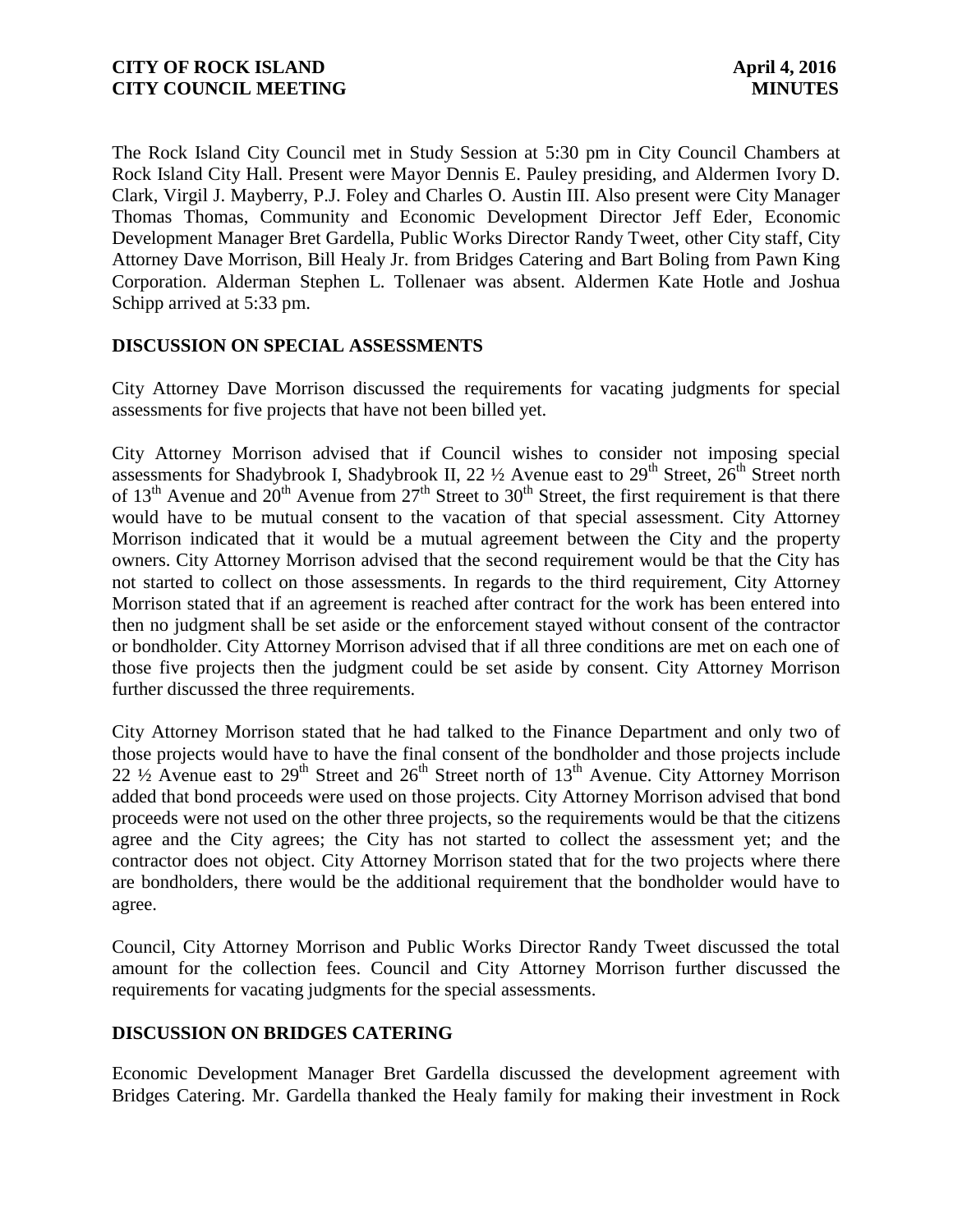Island and coming to the downtown. Mr. Gardella advised that the Healy's are looking to invest approximately \$1.3 million dollars into buying the Stern Center downtown. Mr. Gardella added that they are looking for assistance from the City for about \$600,000.00, which would come from the Downtown TIF Fund. Mr. Gardella indicated that they will be putting up about \$700,000.00 of their own money initially, and over the next couple of years, more of that as they start to renovate the third floor and bring in other retail opportunities that they have discussed. Mr. Gardella explained that the development agreement is pretty straight forward; the City is looking to invest \$300,000.00 upon the property purchase closing. Mr. Gardella added that the final \$300,000.00 will be released upon completion of the fully functioning kitchen, their offices and the painting of the entire west side  $(17<sup>th</sup>$  Street) of the Stern Center. Mr. Gardella noted that it will not be paid out until it is verified by the Chief Building Inspector.

Council discussed the project as it related to the renovations. Mr. Bill Healy Jr. stated that there is a small kitchen on the first floor, which is kind of a working kitchen. Mr. Healy indicated that the second floor is where all of the renovations will take place. Mr. Healy added that there will be offices, and the commercial kitchen will be on the second floor. Mr. Healy commented that the basement also needs some renovations. Mr. Healy explained that the third floor is open space, and it is open to any number of opportunities. Mr. Healy noted that they thought about maybe partnering with other businesses, but there are no long-term plans for the third floor.

Mr. Healy and Council discussed food and beverage sales tax as it related to the Stern Center versus the first proposal concerning Hauberg. Mr. Healy stated that the food and beverage sales tax would increase substantially. Mr. Healy and Council further discussed this item.

Alderman Austin inquired about the projected timeline for the City to recoup the \$600,000.00. Mr. Gardella stated that it probably would be about seven years and that is based on conservative numbers. Mr. Gardella indicated that the Healy's are not only buying the Stern Center, they are buying the Stern Center's current contracts and they have not had the opportunity to go through all of them. Mr. Gardella added that when they go through the contracts and find out what exists that will be additional revenue that they have not counted on. Mr. Gardella stated that it is estimated at about \$300,000.00 right now for the additional revenue that they are going to bring in to their business this year. Mr. Gardella further discussed this item.

Council further discussed the provisions in the development agreement. After more discussion, Mr. Healy stated that their vision for the business is to mix it with what Matt Stern has done and expand it. Mr. Healy added that they want to make a beautiful shining gem for the City.

Council further discussed Bridges Catering as it related to this business locating to Rock Island.

# **DISCUSSION ON PAWN KING RELOCATION**

Economic Development Manager Bret Gardella first introduced Mr. Bart Boling, who is the second in authority for the Pawn King Corporation. Mr. Gardella advised that Pawn King is the last property that exists on the Walmart site. Mr. Gardella added that the City needs to get Pawn King moved so that Walmart can continue with their project.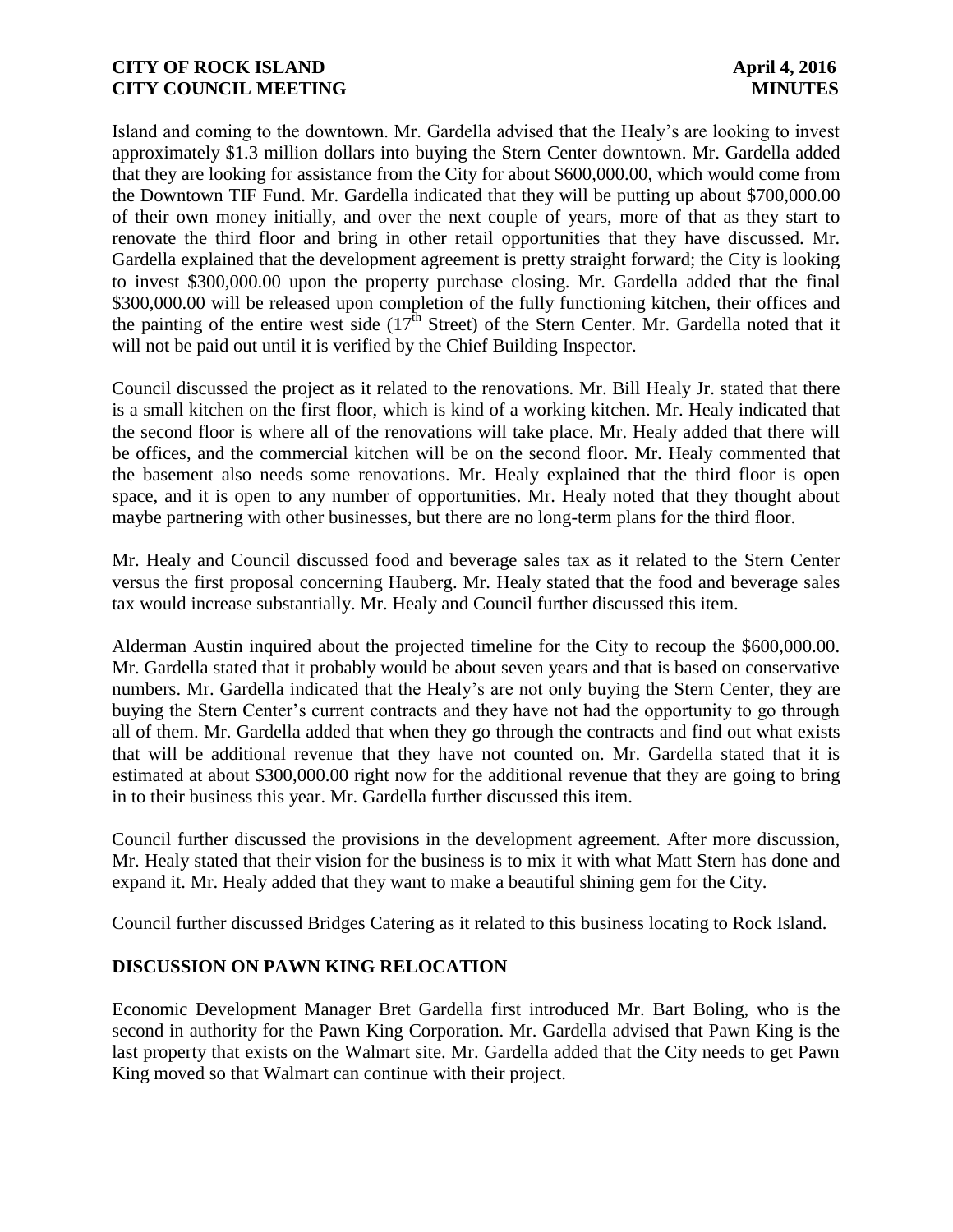Mr. Gardella indicated that Pawn King has negotiated to purchase the old Salvation Army building on  $11<sup>th</sup>$  Street. Mr. Gardella added that it will put that building back into use. Mr. Gardella indicated that Pawn King is looking to purchase that building for approximately \$160,000.00. Mr. Gardella explained that the price could go up or down based on the environmental concerns they are finding on the property. Mr. Gardella offered that Pawn King is putting in about \$400,000.00 to \$500,000.00 to renovate the inside and outside of the building. Various renovations that Mr. Gardella discussed included; roof, façade, painting and layout on the inside of the property. Mr. Gardella noted that they are also taking care of the parking around the building.

Mr. Gardella advised that staff looked at ways to assist Pawn King and it was determined to offer Pawn King the two Midway Oil properties that sit at 11<sup>th</sup> Street and 21<sup>st</sup> Avenue. Mr. Gardella indicated that the City is in the process of cleaning up those properties; they have underground tanks. Mr. Gardella explained that the City was in the middle of the process of cleaning up those properties before negotiations ever started. Mr. Gardella added that after the environmental cleanup is done, the value of those two lots will be approximately \$75,000.00 to \$100,000.00.

Alderman Austin inquired as to how many parking spots are they expected to have based on square footage. Community and Economic Development Director Jeff Eder stated that it is about an 8,000 square foot building and in regards to the code, it would be 40 spaces. Council and Mr. Eder further discussed this item.

Alderman Hotle inquired as to whether there were any concerns from the neighborhood about the move. Alderman Foley stated that this is in his ward and there is Friendship Manor and other homes to the east and northeast. Alderman Foley added that he had discussions with them and it was requested that the alleyway behind Pawn King to  $21<sup>st</sup>$  Avenue be fenced. Alderman Foley further discussed this subject.

Alderman Foley inquired as to when Pawn King would be ready to move into the building. Bart Boling from Pawn King Corporation stated that it will probably take about 60 to 90 days to get it remodeled and to get it to the standards that have been discussed with the City. Mr. Boling added that it would happen after the closing with Walmart. Council and Mr. Boling further discussed this item.

### **MISCELLANEOUS**

Alderman Austin inquired as to whether the fee for the application of a special use permit that the applicant pays, covers the City's cost. Alderman Austin advised that there is a special use on the Agenda this evening for  $25<sup>th</sup>$  Street where the City has paid \$70.15 for an ad in the Argus/Dispatch and there were 59 properties around in which information had to be mailed to them. Alderman Austin stated that with time, effort and postage that is about \$59.00. Alderman Austin stated that it is approximately \$130.00 and that is just to get it to the publication stage.

Community and Economic Development Director Jeff Eder stated that the fee is \$100.00 and the City does not collect a high enough fee to cover the direct cost of the advertisement and mailers.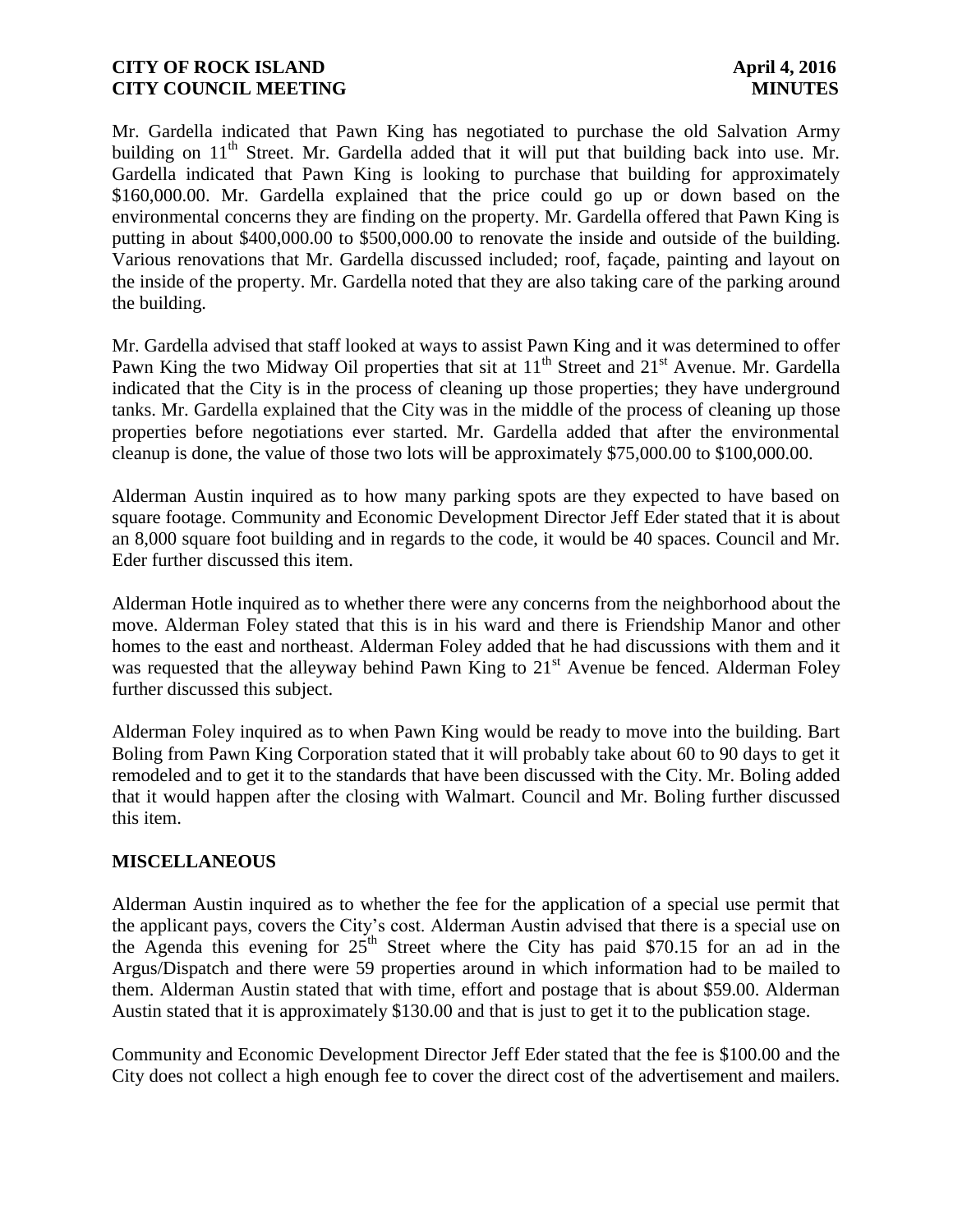Alderman Austin requested that Mr. Eder review the costs and come back to Council with a recommendation. Council further discussed this item.

### **ADJOURNMENT**

A motion made by Alderman Foley and seconded by Alderman Mayberry to adjourn the meeting carried by the following Aye and No vote. Those voting Aye being; Alderman Clark, Alderman Mayberry, Alderman Foley, Alderman Hotle, Alderman Schipp and Alderman Austin; those voting No, none. The meeting was adjourned at 6:15 pm.

> \_\_\_\_\_\_\_\_\_\_\_\_\_\_\_\_\_\_\_\_\_\_\_\_ Aleisha L. Patchin, City Clerk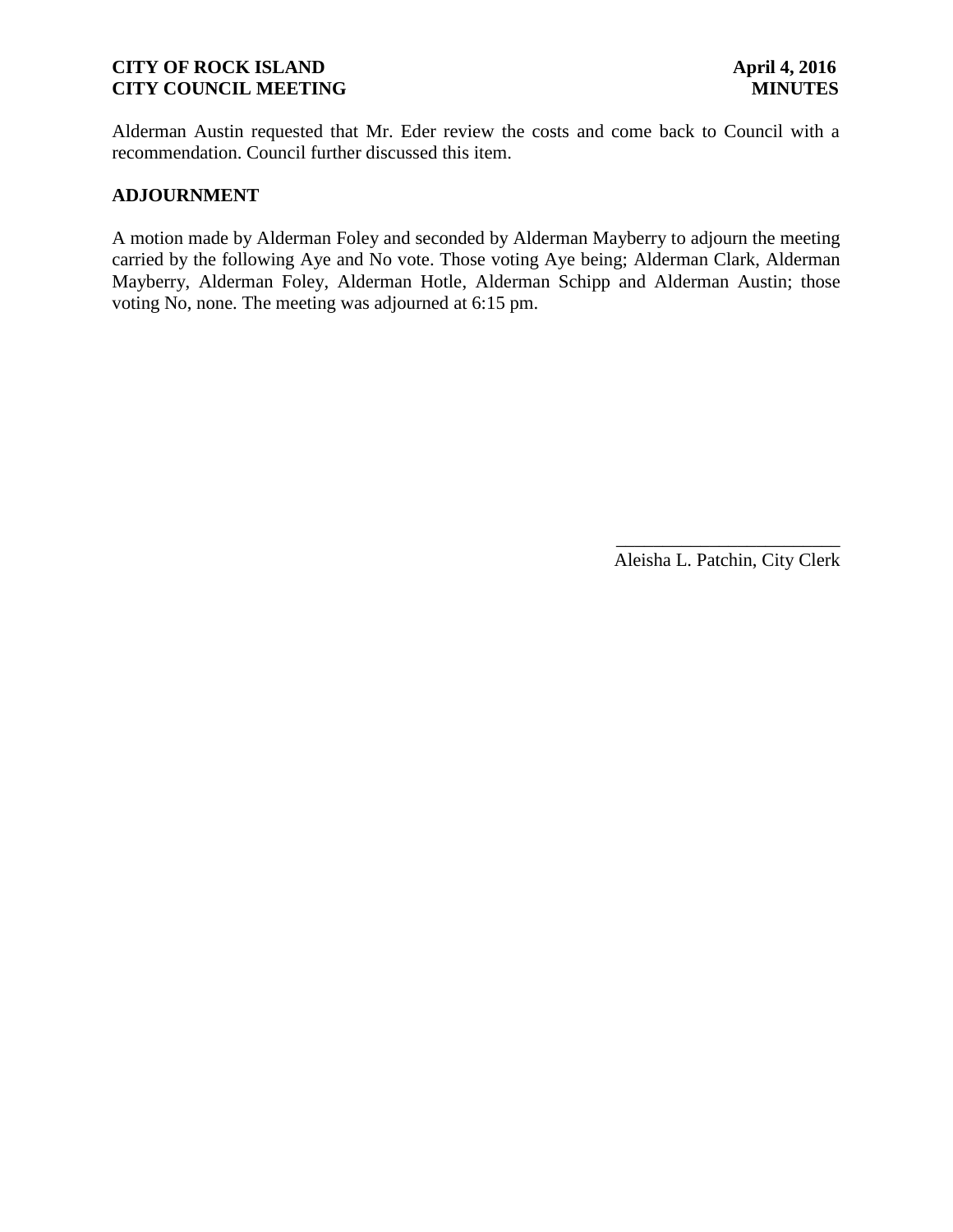Rock Island City Council met in regular session at 6:45 pm in Council Chambers of Rock Island City Hall. Present were Mayor Dennis E. Pauley presiding, and Aldermen Ivory D. Clark, Virgil J. Mayberry, P.J. Foley, Kate Hotle, Joshua Schipp and Charles O. Austin III. Also present were City Manager Thomas Thomas and City Attorney Dave Morrison. Alderman Stephen L. Tollenaer was absent.

### Introductory Proceedings

Mayor Pauley called the meeting to order and led in the Pledge of Allegiance. Alderman Mayberry gave the Invocation.

# Agenda Item #5 **Minutes of the meeting of March 21, 2016.**

A motion was made by Alderman Foley and seconded by Alderman Mayberry to approve the Minutes of the meeting of March 21, 2016 as printed. The motion carried by the following Aye and No vote; those voting Aye being; Alderman Clark, Alderman Mayberry, Alderman Foley, Alderman Hotle, Alderman Schipp and Alderman Austin; those voting No, none.

Mayor Pauley stated that Fire Chief Jim Fobert retired on April 1, 2016. The Mayor added that on February 24, 1986, he became a firefighter for the City of Rock Island and through a series of promotions, he was promoted to Fire Chief on November 16, 2010. Mayor Pauley stated that Mr. Fobert has over 30 years of service with the City. Mayor Pauley offered that Jim Fobert is a person who continually sought new ideas and tried to anticipate problems; he is highly adaptable and led by example. Mayor Pauley commented that as Fire Chief, the department built a reputation of providing excellent paramedic and fire suppression services. Mayor Pauley noted that Mr. Fobert was the Citizen of the Year in the City Employee category in 2009. Mayor Pauley stated that Jim Fobert always put the safety of his employees first and led the department with a steady and consistent hand.

Jim Fobert thanked Council and stated that it has been a privilege and honor to work for Council and the City of Rock Island. Mr. Fobert added that it has been a great career and he has done something that he has really enjoyed. Mr. Fobert stated that it will be a smooth transition with new Fire Chief Jeff Yerkey; the high level of services that have been provided to the citizens of Rock Island and the community will continue.

Council thanked Mr. Fobert for his years of service to the City of Rock Island.

Mayor Pauley welcomed Jerry Jones as the new Martin Luther King Center Director. Mayor Pauley stated that Mr. Jones has come back for the second time. The Mayor added that Mr. Jones had a different opportunity and left the City for awhile, but when former Martin Luther King Center Director Dwight Ford left, the City went through the process of finding a new director and Mr. Jones had all the qualifications, so he is back.

Mr. Jones thanked Council and stated that this is one of the best first days of all time because today, the Martin Luther King Center received a \$35,000.00 grant.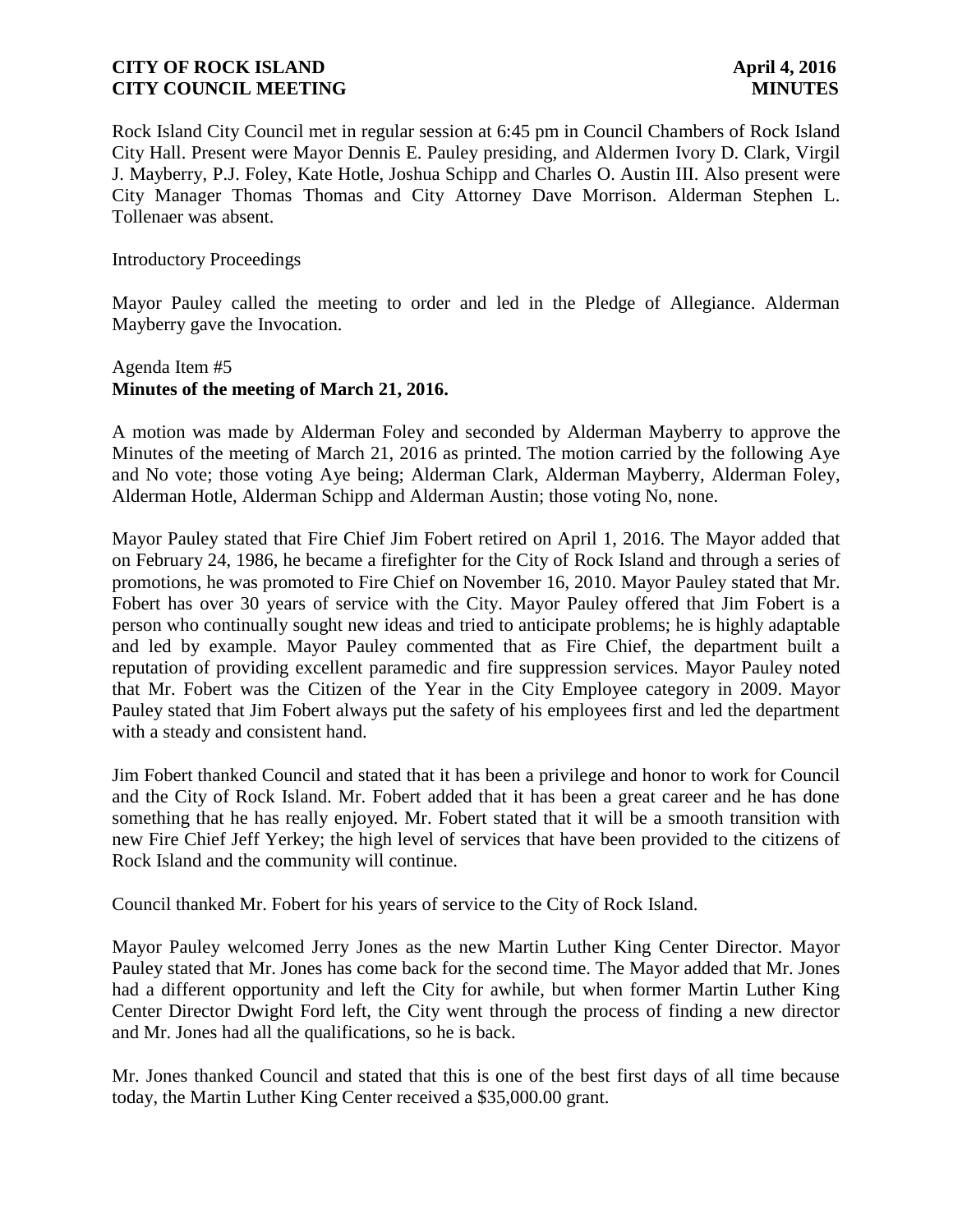### Agenda Item #6 **Update Rock Island by Mayor Pauley.**

Mayor Pauley stated that on Tuesday, April 12, 2016 at 6:30 pm, the Rock Island Main Library Community Room will hold a public meeting to explore the state of bicycling in Rock Island. "Bicycle Rock Island", a citizen led group wants input and ideas on how to make bicycling around town easier and safer. All Rock Island residents are invited to participate. For more information, contact Chuck at chuckace2@gmail.com.

Mayor Pauley advised that Rock Island Parks and Recreation is currently accepting picnic shelter reservations for the 2016 season. Mayor Pauley added that reservations can be made over the phone or in person at the park office at the Rock Island Fitness & Activity Center, 4303  $24^{\text{th}}$ Street. Reserving a shelter is first come, first serve and payment is required at the time of reservation. Call the Rock Island Park Office at (309) 732-PARK for more information.

Come into RIFAC by April 22, 2016 to get a \$40.00 discount on Family memberships at Whitewater Junction for the summer of 2016. Mayor Pauley commented that after April 22, passes will be available at regular price.

Mayor Pauley stated that the Rock Island Police Benevolent Association will be holding their annual police dance and taco dinner, Saturday, April 9, 2016 at the Plumbers & Pipefitters Local 25, 4600 Blackhawk Road. Mayor Pauley added that proceeds from silent auctions and raffles will be used to support the annual Christmas Food Basket Program. The taco dinner is for purchase and will be from 5:00 pm to 7:30 pm. The dance starts at 8:00 pm and is free.

# Agenda Item #7 **Proclamation declaring April 7, 2016 as Junior Achievement Day.**

Mayor Pauley read the proclamation. No one was at the meeting to accept the proclamation.

### Agenda Item #8

# **Proclamation declaring April 10 through April 16, 2016 as Crime Victims' Rights Week.**

Mayor Pauley read the proclamation. Rebecca Williams accepted the proclamation. Ms. Williams stated that they want to let the community know that there are resources available such as law enforcement, legal aid, medical help and mental help. Ms. Williams added that they want to let the community know that they are available to help with any assistance someone may need. Ms. Williams stated that they will be holding the Quad City Crime Victims' Rights Week Proclamation Ceremony on Wednesday, April  $6<sup>th</sup>$  at 11:30 am at the new Rock Island Police Department.

Agenda Item #9

**Public Hearing on a request from Svetlana Larson for a Special Use Permit to maintain operation of a clothes design and alterations business out of her residence at 1512 25th Street.**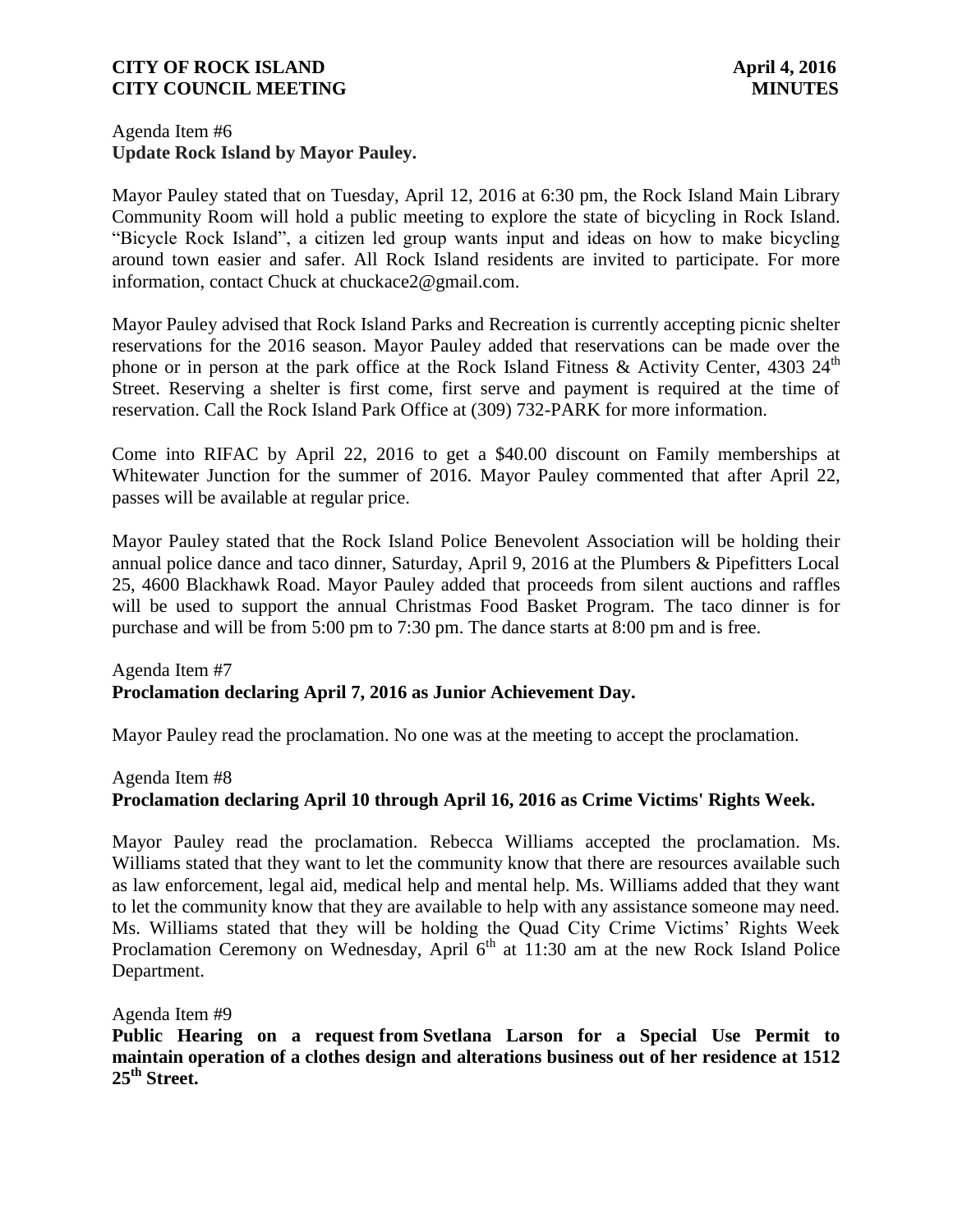Mayor Pauley closed the regular meeting at 7:01 pm and opened a Public Hearing on a request from Svetlana Larson for a Special Use Permit to maintain operation of a clothes design and alterations business out of her residence at  $1512 25<sup>th</sup>$  Street.

Ms. Svetlana Larson stepped forward. Ms. Larson stated that she does clothes design and alterations out of her home. Ms. Larson stated that she is asking permission to use the sign in her front yard. Ms. Larson commented that her business is very small and she is the only employee. Ms. Larson added that her business is strictly by appointments on weekdays from 10:00 am to 8:00 pm. Ms. Larson indicated that so far, the business has not caused any trouble for the neighbors.

Mayor Pauley inquired as to whether there was anyone who wished to speak in favor of the special use permit.

Walt Thompson of Rock Island stepped forward. Mr. Thompson stated that he has known Ms. Larson for a few years, and she does work on the outfits for his gospel church group. Mr. Thompson stated that there is always plenty of parking and it is a nice and quiet neighborhood.

John Doak of Rock Island stepped forward. Mr. Doak stated that Ms. Larson alters and creates dresses for his daughter. Mr. Doak commented that Ms. Larson is a wonderful person and does really good work. Mr. Doak was in favor of the special use permit.

Brad Hadley of Rock Island stepped forward. Mr. Hadley stated that he is Ms. Larson's next door neighbor. Mr. Hadley added that the Larson's are the kind of people you want in the community and in Rock Island. Mr. Hadley stated that in regards to the business, you cannot tell that Ms. Larson runs a business out of her home; there is no trouble and parking is not an issue. Mr. Hadley commented that he has nothing but positive things to say about the business and Ms. Larson.

Mayor Pauley then inquired as to whether there was anyone who wished to speak in opposition to the special use permit. No one stepped forward.

With no other person present to speak in favor of the special use permit and no person present to speak in opposition to the special use permit, Mayor Pauley closed the Public Hearing and reconvened the regular meeting at 7:05 pm.

It was moved by Alderman Hotle and seconded by Alderman Mayberry to approve the special use permit as recommended, subject to the stipulations that the business shall employ one resident employee; hours of operation shall be 9:00 am to 8:00 pm, Monday through Friday; a minimum of three off-street parking spaces shall be maintained; a unlit 18" by 36" freestanding sign located in the east front yard shall be allowed; the use shall meet all other applicable codes and ordinances; and refer to the City Attorney for an ordinance.

Discussion followed. Alderman Hotle stated that the Larson's have been great residents and neighbors. Alderman Hotle added that they have never caused any problems and there has not been any parking issues.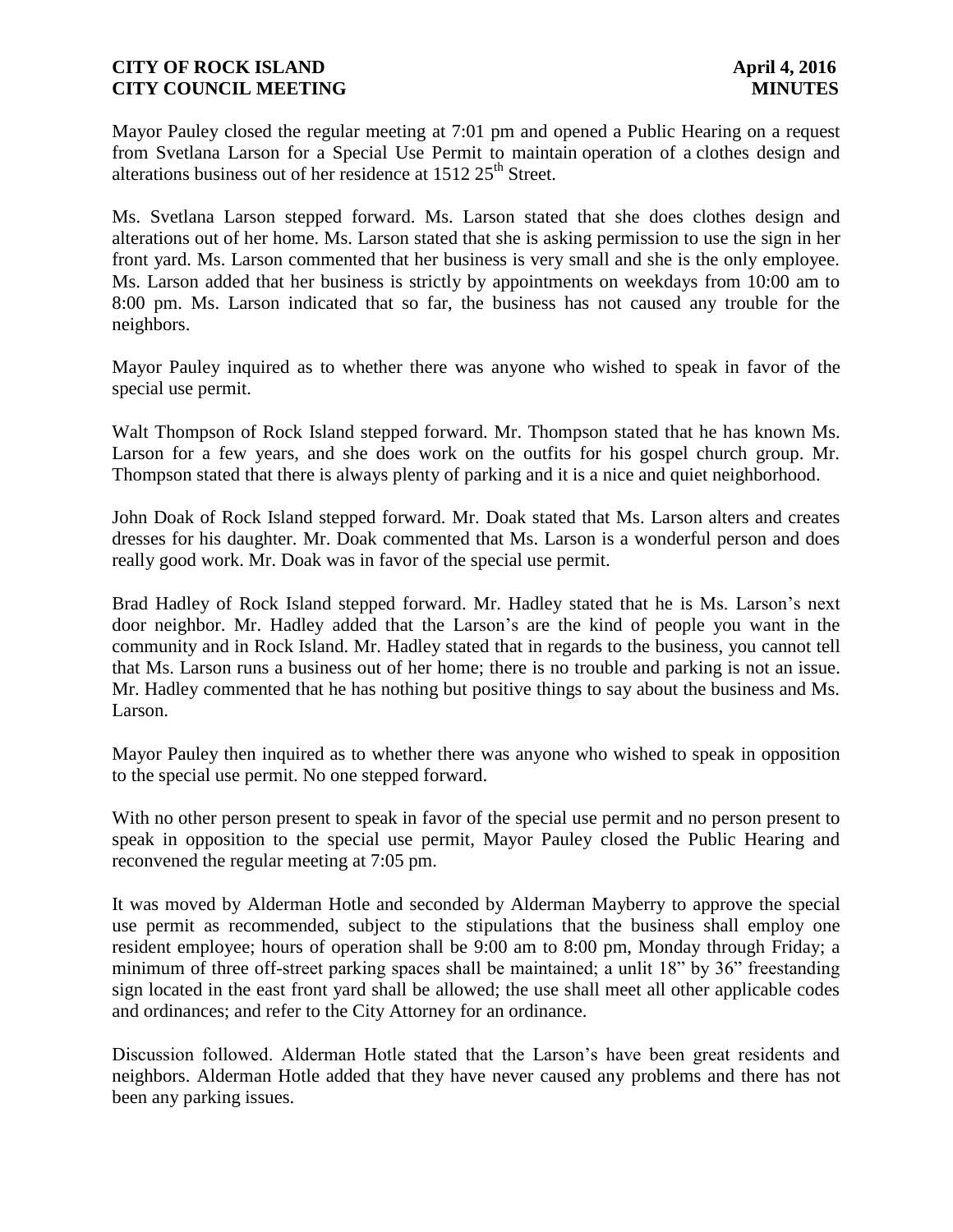Alderman Schipp stated that in regards to special use permits, he likes to see the home as a use of production. Alderman Schipp added that this is something that the City can do to help individuals earn additional revenue and help alleviate any issues financially. Alderman Schipp further discussed this item.

After more discussion, the motion carried by the following Aye and No vote; those voting Aye being; Alderman Clark, Alderman Mayberry, Alderman Foley, Alderman Hotle, Alderman Schipp and Alderman Austin; those voting No, none.

# Agenda Item #10 **A Special Ordinance granting a Special Use Permit at 4419 7th Avenue.**

It was moved by Alderman Schipp and seconded by Alderman Hotle to consider, suspend the rules and pass the ordinance. The motion carried by the following Aye and No vote; those voting Aye being; Alderman Clark, Alderman Mayberry, Alderman Foley, Alderman Hotle, Alderman Schipp and Alderman Austin; those voting No, none.

Agenda Item #11 **CLAIMS**

It was moved by Alderman Austin and seconded by Alderman Clark to accept the following reports and authorize payments as recommended.

Discussion followed. Alderman Schipp discussed the claim in regards to Brandt Construction. Alderman Schipp inquired as to whether Brandt Construction has contacted the City yet to come and discuss this project with Council, and when is the projected completion date.

Public Works Director Randy Tweet stated that the latest schedule was to have the project completed in the middle of May. Mr. Tweet stated that it involves the underground work that is currently going on at 24<sup>th</sup> Street. Mr. Tweet advised that they found some unexpected issues underground, which will probably end up delaying the project for a couple of weeks. Mr. Tweet added that it should be completed by June at the latest.

Council and Mr. Tweet further discussed this issue as it related to extensions and fines in terms of liquidated damages.

Mr. Tweet commented that he would work with the City Manager and set a specific time for a Brandt Construction representative to come and discuss this project with Council.

After more discussion, the motion carried by the following Aye and No vote; those voting Aye being; Alderman Clark, Alderman Mayberry, Alderman Foley, Alderman Hotle, Alderman Schipp and Alderman Austin; those voting No, none.

a. Report from the Human Resources Department regarding payment in the amount of \$26,186.70 to Dave Morrison for legal services rendered for the month of March.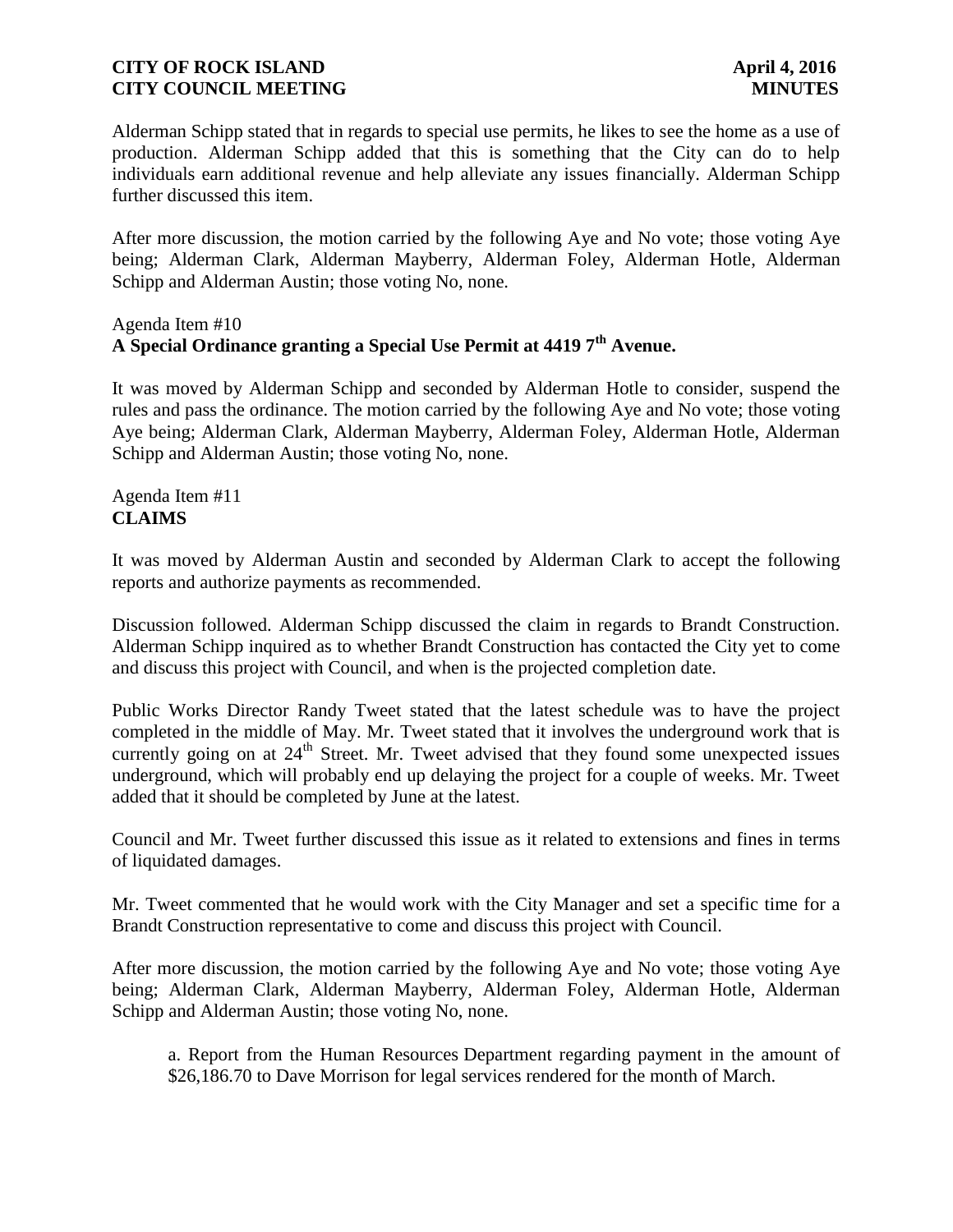b. Report from the Human Resources Department regarding payment in the amount of \$1,000.00 to Christopher Mandle for General Liability claim.

c. Report from the Public Works Department regarding payment #44 in the amount of \$118,835.00 to Civil Constructors, Inc. for services provided for the Wet Weather Treatment System project.

d. Report from the Public Works Department regarding payment #3 and final in the amount of \$49,307.76 to Walter D. Laud, Inc. for services provided for the  $26<sup>th</sup>$  Street Reconstruction, north of  $13<sup>th</sup>$  Avenue project.

e. Report from the Public Works Department regarding payment #4 in the amount of \$29,180.00 to Greenspace Associates for services provided for the 2015/2016 Sod Replacement Program project.

f. Report from the Public Works Department regarding payment #3 and final in the amount of \$56,204.04 to General Asphalt Company for services provided for the Shadybrook Phase I Resurfacing project.

g. Report from the Public Works Department regarding payment #14 in the amount of  $$202,567.38$  to Brandt Construction for services provided for the 6<sup>th</sup> Avenue Relief Sewer project.

#### Agenda Item #12

**Claims for the weeks of March 18 through March 24 in the amount of \$343,497.36 and March 25 through March 31 in the amount of \$619,250.55 and payroll for the weeks of March 14 through March 27 in the amount of \$1,424,812.50.**

Alderman Clark moved and Alderman Schipp seconded to allow the claims and payroll. The motion carried by the following Aye and No vote; those voting Aye being; Alderman Clark, Alderman Mayberry, Alderman Foley, Alderman Hotle, Alderman Schipp and Alderman Austin; those voting No, none.

#### Agenda Item #13

### **Report from the Public Works Department regarding the purchase of two Fairbanks Morse sludge transfer pumps from Zimmer & Francescon, Inc. in the amount of \$12,494.00.**

It was moved by Alderman Schipp and seconded by Alderman Austin to approve the purchase as recommended. The motion carried by the following Aye and No vote; those voting Aye being; Alderman Clark, Alderman Mayberry, Alderman Foley, Alderman Hotle, Alderman Schipp and Alderman Austin; those voting No, none.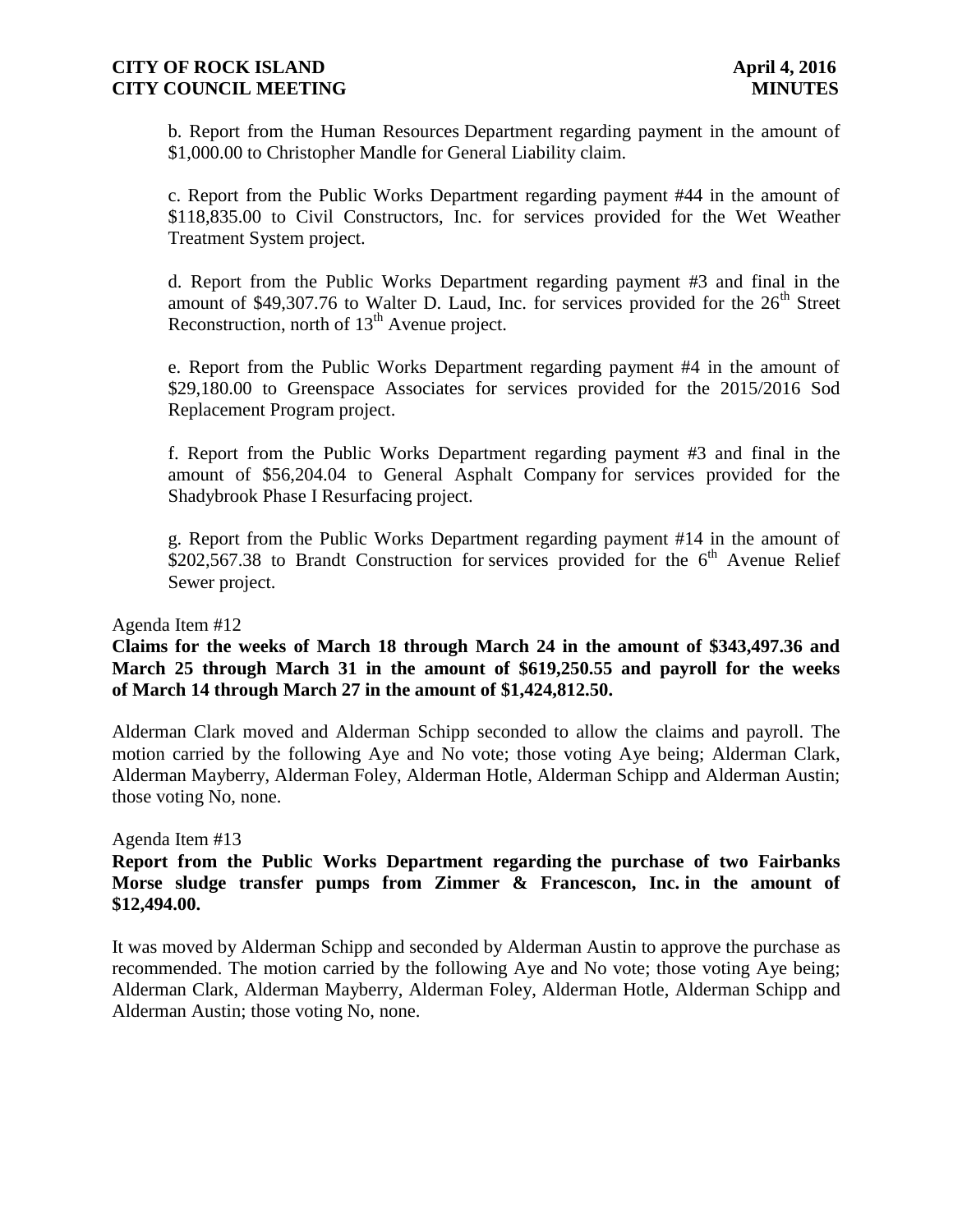#### Agenda Item #14

**Report from the Public Works Department regarding a proposal from Symbiont for additional engineering services to perform a Phase 2 Archaeological Investigation for the Outfall 007 Relocation project in the amount of \$23,500.00.**

Alderman Hotle moved and Alderman Schipp seconded to approve the proposal as recommended and authorize the City Manager to execute the contract documents. The motion carried by the following Aye and No vote; those voting Aye being; Alderman Clark, Alderman Mayberry, Alderman Foley, Alderman Hotle, Alderman Schipp and Alderman Austin; those voting No, none.

Agenda Item #15

# **Report from the Public Works Department regarding the Coast Guard Auxiliary lease renewal agreement at Sunset Marina.**

It was moved by Alderman Austin and seconded by Alderman Clark to approve the agreement as recommended and authorize the City Manager to execute the contract documents. The motion carried by the following Aye and No vote; those voting Aye being; Alderman Clark, Alderman Mayberry, Alderman Foley, Alderman Hotle, Alderman Schipp and Alderman Austin; those voting No, none.

#### Agenda Item #16

**Report from the Community and Economic Development Department regarding an Ordinance approving a redevelopment agreement with Bridges Catering, subject to minor attorney modifications and authorizing the City Manager to execute the contract documents.**

Alderman Schipp moved and Alderman Clark seconded to consider, suspend the rules and pass the ordinance.

Discussion followed. Alderman Austin inquired upon Mayor Pauley to share the information from the study session in regards to this item.

Mayor Pauley stated that Council had a good discussion during the study session. The Mayor stated that we are talking about bringing a family business to the downtown. Mayor Pauley advised that this business is coming to an area in which Matt Stern brought to the downtown several years ago and opened up the Stern Center. The Mayor added that it has been very good; Matt Stern did an excellent job of bringing people downtown, but now this is taking it to the next level. Mayor Pauley indicated that this is bringing a catering business into the business. Mayor Pauley stated that Bridges Catering can offer full service and they say they can do things from small parties up to fairly large 500 people parties. Mayor Pauley commented that it is an excellent deal for the City; we are contributing \$600,000.00 from the TIF fund, but it is split apart. The Mayor explained that it is \$300,000.00 at signing and the other \$300,000.00 is not given until all of the requirements are met. Mayor Pauley added that the kitchen and everything on the second floor has to be done before Bridges Catering receives the rest of the money. Mayor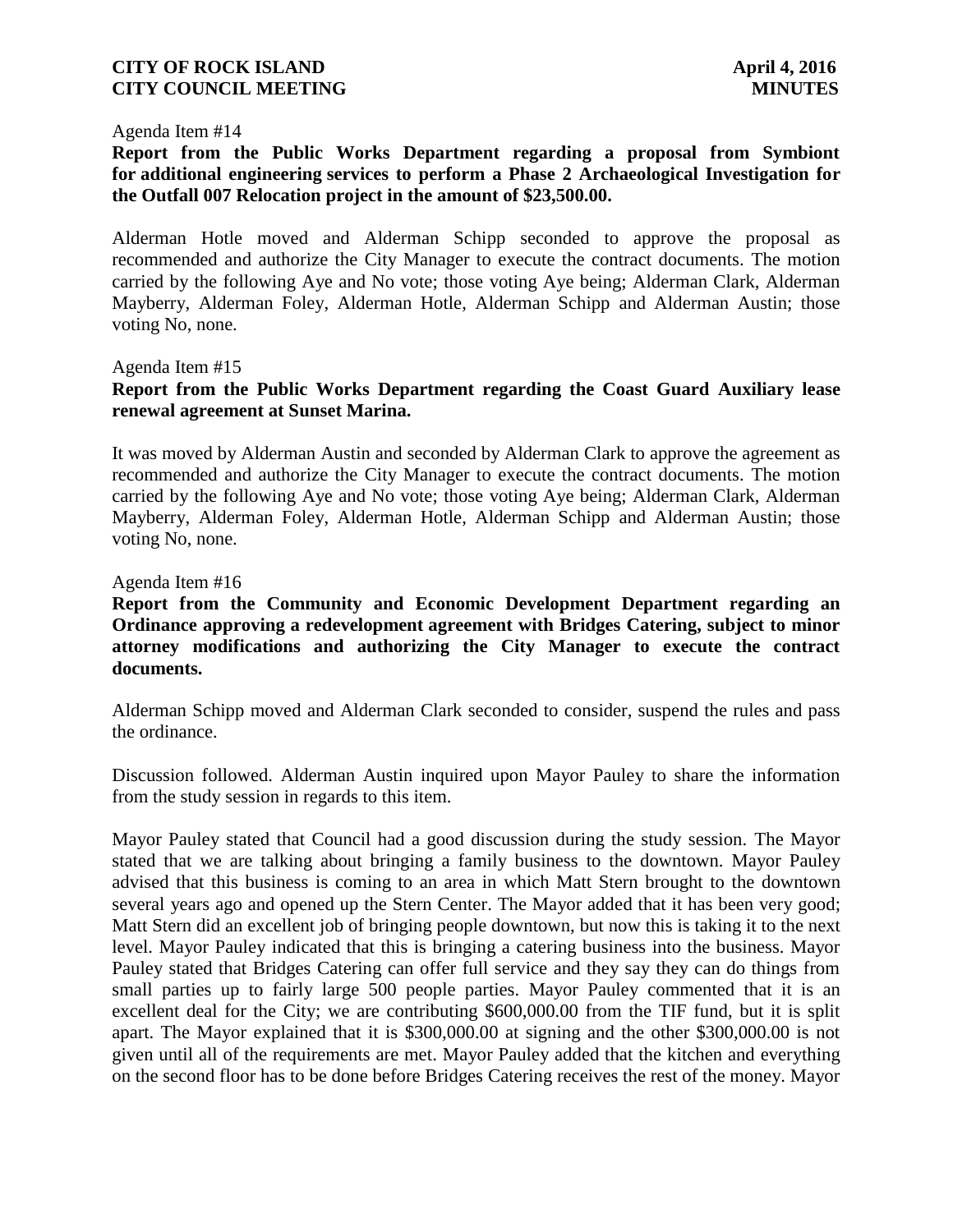Pauley noted that the Healy's live in Rock Island and their business will be in Rock Island and they are here for the long-term; they are an excellent family.

Alderman Hotle stated that she supports this business because of the Healy's commitment to Rock Island; it is refreshing to see a business be that committed to the City. Alderman Hotle further discussed this subject.

Alderman Foley thanked Matt Stern for his vision and what he did to that facility. Alderman Foley commented that the Healy family and Bridges Catering will take it to the next level; this will bring more events downtown and help to revitalize the downtown. Alderman Foley thanked the Healy family for their commitment to Rock Island and stated that he is very happy to support this project.

Mayor Pauley mentioned that there will be at least 115 part-time jobs and 12 to 14 full-time jobs.

Alderman Mayberry stated that he hoped this encourages other businesses out there to look at Rock Island and see what the Healy's are doing, and hopefully this will encourage other businesses to come to Rock Island.

Alderman Schipp stated that when the Healy's looked at the Hauberg Center, it sparked so much interest in Hauberg that the City could never have paid an advertizing firm to get that kind of publicity for Hauberg. Alderman Schipp added that now this is the opportunity to bring a real anchor to the downtown with Bridges Catering. Alderman Schipp stated that he appreciated the Healy's and their commitment to Rock Island.

After discussion, the motion carried by the following Aye and No vote; those voting Aye being; Alderman Clark, Alderman Mayberry, Alderman Foley, Alderman Hotle, Alderman Schipp and Alderman Austin; those voting No, none.

Agenda Item #17

**Report from the Finance Department regarding an adjustment to the CY2016 Budget, recommending increasing the Martin Luther King Jr. Activity Fund in the amount of \$30,369.22.**

Alderman Austin moved and Alderman Clark seconded to approve the budget adjustment as recommended.

Comments followed. Alderman Schipp stated that he was at the King Center earlier today and noticed the handle on the door on the west side seemed to be out of place and asked if it could be fixed.

Martin Luther King Center Director Jerry Jones stated that it is not broken; that is the way it is secured so that the door stays open.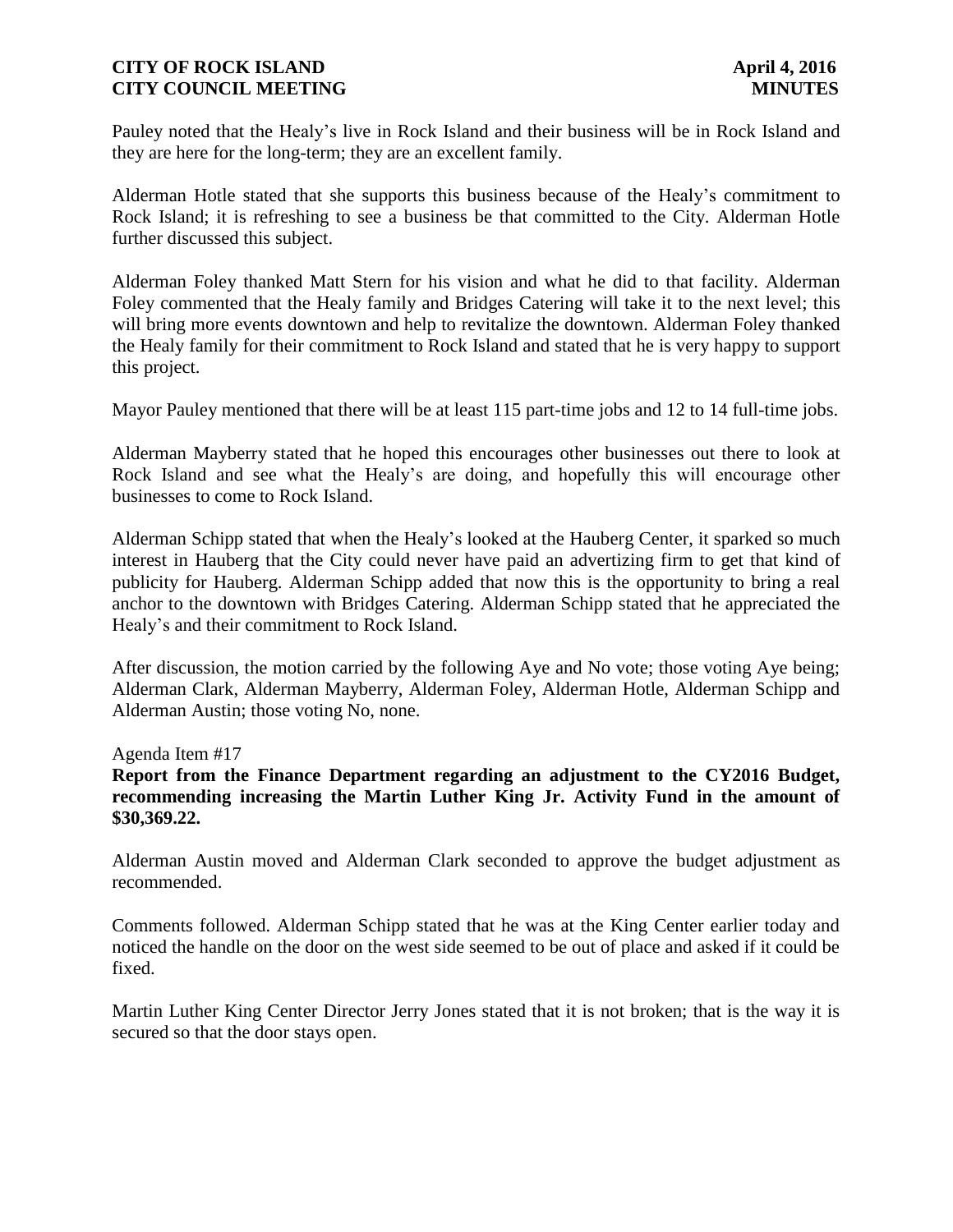After comments, the motion carried by the following Aye and No vote; those voting Aye being; Alderman Clark, Alderman Mayberry, Alderman Foley, Alderman Hotle, Alderman Schipp and Alderman Austin; those voting No, none.

#### Agenda Item #18

**Report from the Community and Economic Development Department regarding the status of the Special Use Permit at 4510 42nd Avenue, recommending to direct staff to schedule a public hearing for Council to consider revoking the special use permit.**

It was moved by Alderman Schipp and seconded by Alderman Hotle to authorize staff to schedule the public hearing as recommended.

Discussion followed. Mayor Pauley stated that there are people that want to speak on this item, but they will speak at the end of the meeting because this is not a hearing. Mayor Pauley added that the next step would be a hearing if this item is approved.

Alderman Schipp inquired as to whether the individual that is the recipient of the special use permit has to reside at the residence.

City Attorney Dave Morrison stated yes. City Attorney Morrison stated that paragraphs one and two of subsection 8.13a of the Code under Home Occupation, Major states that the business shall be conducted entirely within a dwelling unit and carried on by the inhabitants thereof and their employees or customers, and it states that it shall be clearly incidental and secondary to the use of the dwelling for dwelling purposes. City Attorney Morrison further discussed this subject.

Alderman Schipp inquired as to whether the special use is secondary to the primary function as a residence.

City Attorney Morrison stated yes. City Attorney Morrison stated that if you look at the actual special ordinance, paragraph one states that there will be two resident employees, one full-time non-resident employee and two part-time non-resident employees shall be allowed.

After discussion, the motion carried by the following Aye and No vote; those voting Aye being; Alderman Clark, Alderman Mayberry, Alderman Foley, Alderman Hotle, Alderman Schipp and Alderman Austin; those voting No, none.

# Agenda Item #19

# **Report from the City Clerk regarding a request from Kavanaugh's Hilltop Tavern to hold an event outside on Saturday, April 30, 2016 from 11:00 am to 5:00 pm at 1228 30th Street.**

Alderman Hotle moved and Alderman Schipp seconded to approve the event as recommended, subject to complying with all liquor license regulations and subject to being closed down early if noise complaints are received.

Alderman Hotle stated that there has been a lot of these motions for events at Hilltop. Alderman Hotle stated that this business is in her ward and she has never received any noise complaints.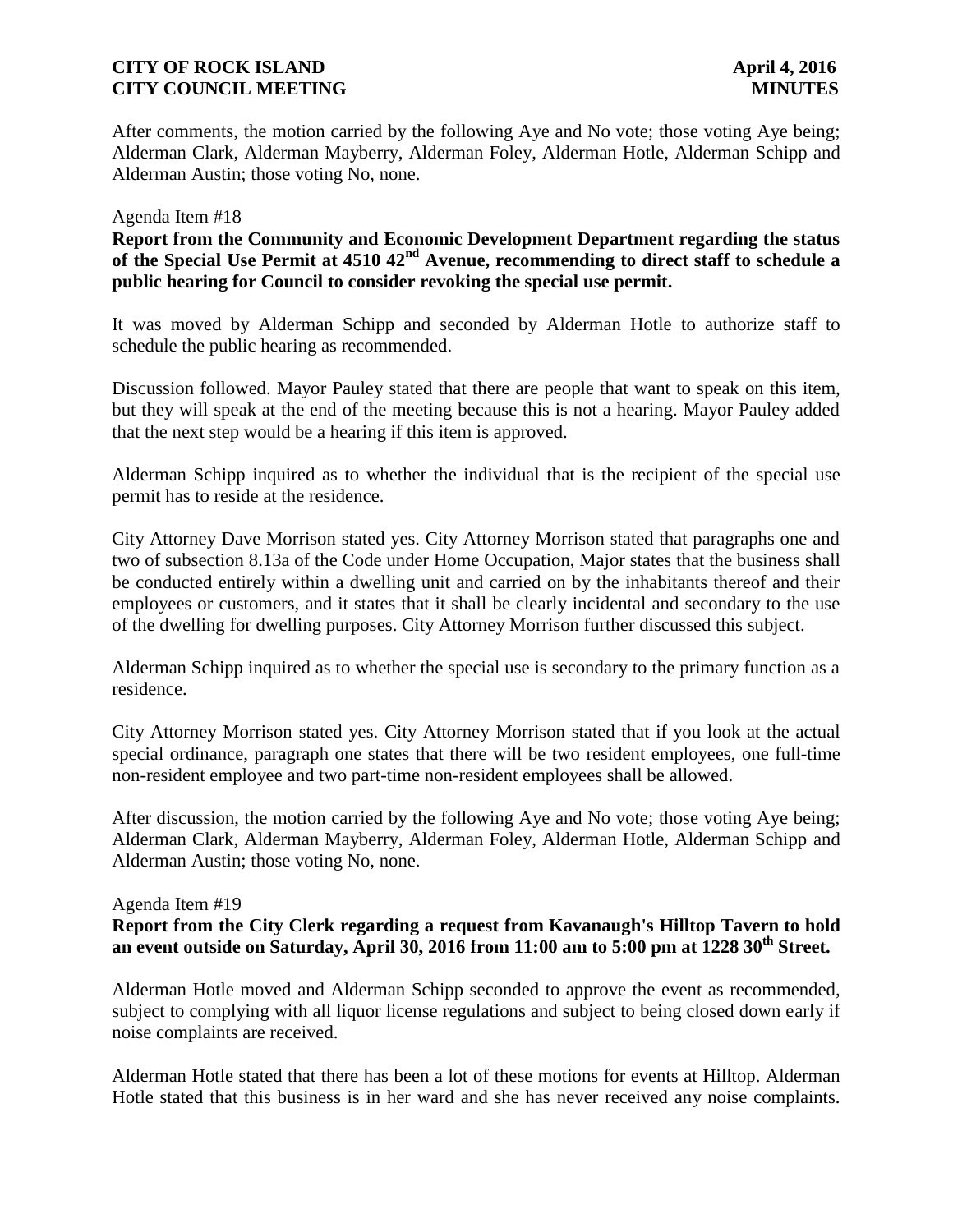Alderman Hotle thanked Mr. Kavanaugh for all his efforts in bringing people out to the College Hill area.

Alderman Foley stated that it is fabulous to see the amount of interest that Kavanaugh's Hilltop brings to that area.

After comments, the motion carried by the following Aye and No vote; those voting Aye being; Alderman Clark, Alderman Mayberry, Alderman Foley, Alderman Hotle, Alderman Schipp and Alderman Austin; those voting No, none.

#### Agenda Item #20

# R**eport from the City Clerk regarding an application from Alleman High School requesting to hold a 5K and 1-Mile race event on Saturday, June 25, 2016 from 7:30 am to 9:30 am.**

It was moved by Alderman Foley and seconded by Alderman Hotle to approve the event as recommended. The motion carried by the following Aye and No vote; those voting Aye being; Alderman Clark, Alderman Mayberry, Alderman Foley, Alderman Hotle, Alderman Schipp and Alderman Austin; those voting No, none.

Agenda Item #21 **Other Business.**

Mayor Pauley stated that once again, that time of year is approaching when the Citizen of the Year Committee should be meeting to develop plans for the 2016 Citizen of the Year. The Mayor added that Council members are important members of this committee. Alderman Hotle and Alderman Schipp served on the committee last year. If you plan to continue this program, we will need two Council members to volunteer to serve on this committee.

At this time, Alderman Hotle and Alderman Austin volunteered to be co-chairs of the 2016 Citizen of the Year Committee.

Alderman Austin shared a couple of articles in the Illinois Parks and Recreation magazine in regards to Golf Trends and Parks and Recreation Director Bill Nelson's retirement.

Alderman Clark stated that the Community Caring Conference is having a meeting on Saturday, April 9<sup>th</sup> at 2:00 pm at Church of Peace located at  $12<sup>th</sup>$  Avenue and  $12<sup>th</sup>$  Street. Alderman Clark stated that the purpose of the meeting is to help residents organize their neighborhoods.

John Doak of Rock Island stepped forward. Mr. Doak discussed the motion that was just passed to have a public hearing on the revocation of the special use permit for Joseph Gusse. Mr. Doak stated that Mr. Gusse bought this piece of property for \$500,000.00 and it has cost a lot more than that. Mr. Doak stated that Mr. Gusse put new siding on, new windows, a driveway, garage, sewer service, electrical and gas. Mr. Doak further discussed all of the work that Mr. Gusse has done to this house. Mr. Doak stated that the only thing left to do on this project is the kitchen counters, which are scheduled for April  $11<sup>th</sup>$  and the kitchen plumbing, which is waiting for the sink. Mr. Doak further discussed this item. Mr. Doak stated that the investment backed